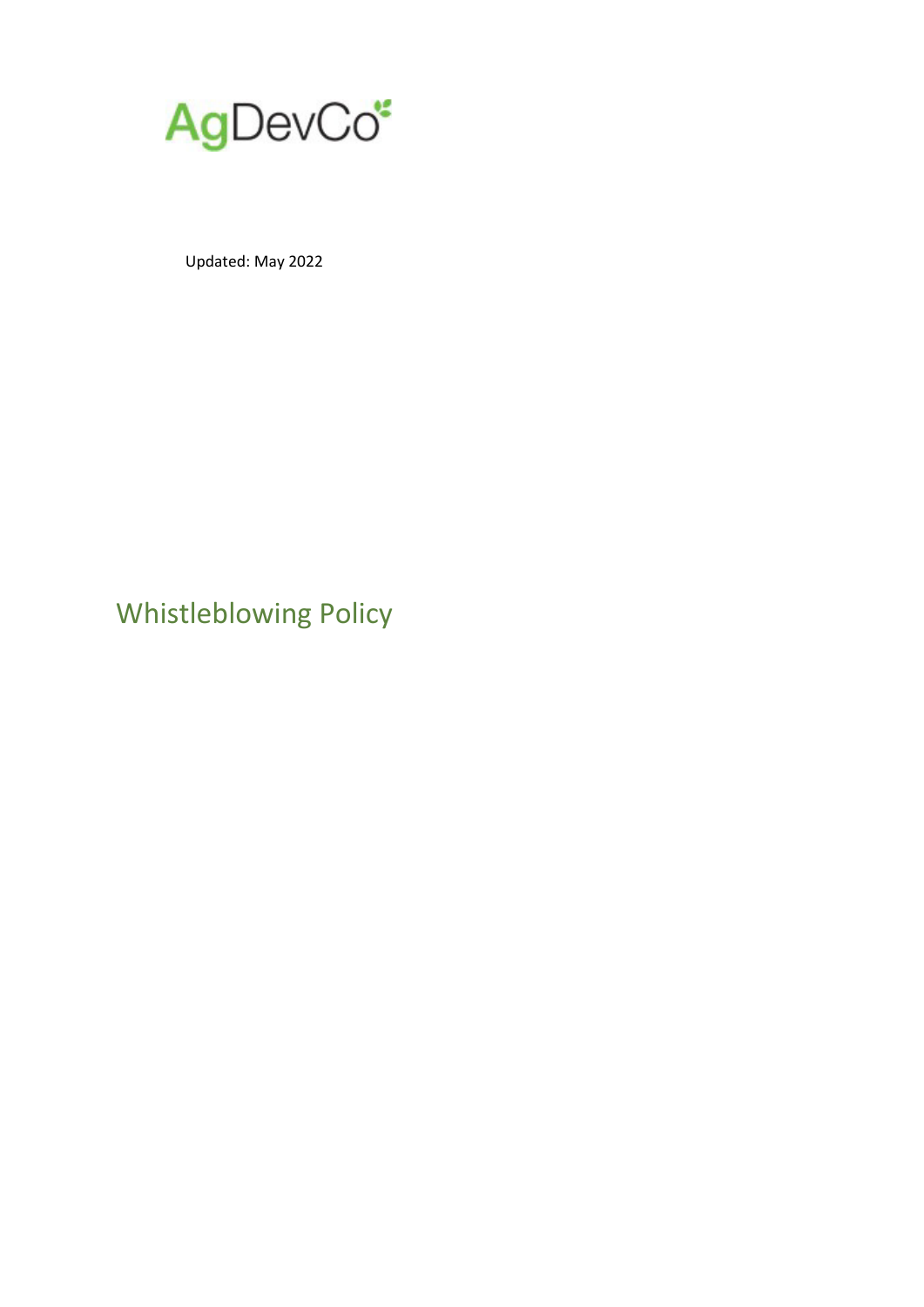

# **1. About this policy**

- 1.1 AgDevCo is committed to conducting its business with honesty and integrity, and expects all staff to maintain high standards. However, all organisations face the risk of things going wrong from time to time, or of unknowingly harbouring illegal or unethical conduct. A culture of openness and accountability is essential in order to prevent such situations occurring and to address them when they do occur.
- 1.2 The aims of this policy are:
	- to encourage staff to report suspected wrongdoing as soon as possible, in the knowledge that their concerns will be taken seriously and investigated as appropriate, and that their confidentiality will be respected;
	- **to include a mechanism for third parties who believe they have been adversely** affected or have the potential to be adversely affected by AgDevCo or one of its investees to report concerns;
	- $\triangleright$  to provide staff and third parties with guidance as to how to raise those concerns; and
	- to reassure anyone reporting concerns that they should be able to raise genuine concerns without fear of reprisals, even if they turn out to be mistaken.
- 1.3 This policy covers all agents, employees, members, board directors (as well as members of AgDevCo's board subcommittees), officers, consultants, contractors, volunteers, interns, casual workers and agency workers of AgDevCo and its group companies. As noted in paragraph 1.2 above, this policy also applies to third parties who wish to raise concerns about AgDevCo.
- 1.4 This policy does not form part of any employee's contract of employment and AgDevCo may amend it at any time.

## **2. Personnel responsible for the policy**

- 2.1 AgDevCo Limited's board of directors has overall responsibility for this policy, and for reviewing the effectiveness of actions taken in response to concerns raised under this policy.
- 2.2 AgDevCo's General Counsel has day-to-day operational responsibility for this policy, and must ensure that all directors, managers and other staff who may deal with concerns or investigations under this policy receive regular and appropriate training.
- 2.3 The General Counsel, in conjunction with the board of directors should review this policy from a legal and operational perspective at least once a year.
- 2.4 All staff are responsible for the success of this policy and should ensure that they use it to disclose any suspected danger or wrongdoing. Staff are invited to comment on this policy and suggest ways in which it might be improved. Comments, suggestions and queries should be addressed to the General Counsel.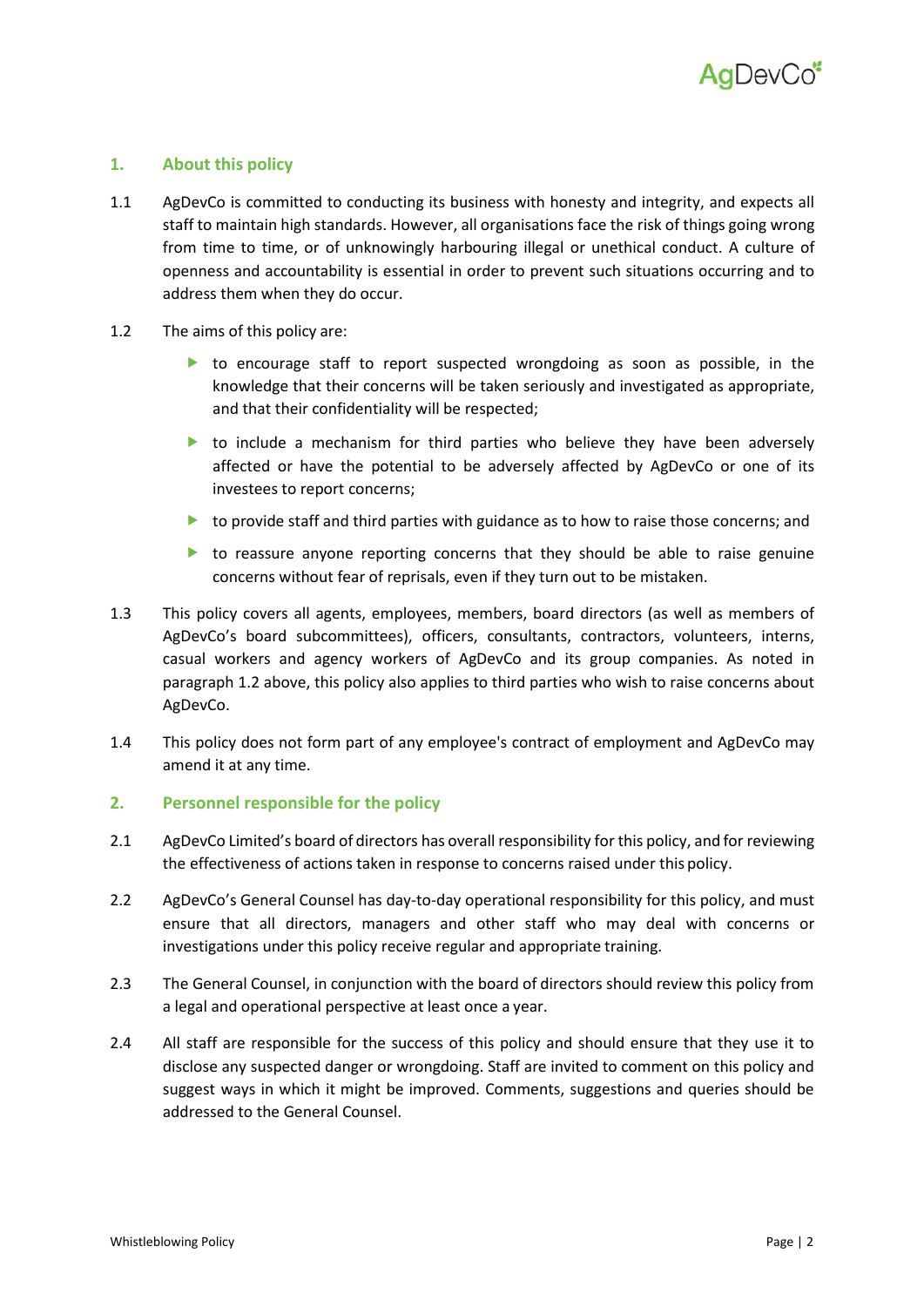

### **3. What is whistleblowing?**

- 3.1 Whistleblowing is the disclosure of information which relates to suspected wrongdoing or dangers at work. This may include:
	- $\blacktriangleright$  criminal activity;
	- **Failure to comply with any legal obligation;**
	- **Multimers** of justice;
	- **b** danger to health and safety;
	- **damage to the environment;**
	- $\blacktriangleright$  the exploitation or inappropriate treatment of third parties;
	- $\blacktriangleright$  bribery or corruption;
	- $\blacktriangleright$  tax evasion or facilitation of tax evasion;
	- **Money laundering;**
	- **Funding or facilitation of terrorism;**
	- $\blacktriangleright$  financial fraud or mismanagement;
	- sexual exploitation, sexual abuse or serious unlawful sexual harrassment/ misconduct;
	- ▶ conduct likely to damage AgDevCo's reputation or financial wellbeing;
	- ▶ unauthorised disclosure of confidential information; and
	- $\blacktriangleright$  the deliberate concealment of any of the above matters.
- 3.2 A whistleblower is a person who raises a genuine concern regarding any of the above or any other suspected wrongdoing. If you have any genuine concerns related to a suspected wrongdoing or danger affecting any of AgDevCo's activities (a whistleblowing concern) you should report it under this policy.
- 3.3 Concerns may be raised about any person or entity connected to AgDevCo, including, but not limited to, a manager, a board director or subcommittee member, another member of staff, a group of staff, an outsider, an investee, a customer, an ex-employee or even a general system or procedure used by AgDevCo.
- 3.4 This policy should not be used for complaints relating to your own personal circumstances, such as the way you have been treated at work. In those cases you should use the Grievance Procedure (please refer to the Global Staff Handbook for more details). If it is felt that a concern raised by you under this policy falls more properly within the Grievance Procedure, you will be informed accordingly. If you are in doubt as to whether an issue is a personal grievance or a protected disclosure under this Policy, some helpful guidance is included on the website of the UK government's Advisory, Conciliation and Arbitration service[:](http://www.acas.org.uk/index.aspx?articleid=1670) [http://www.acas.org.uk/index.aspx?articleid=1670.](http://www.acas.org.uk/index.aspx?articleid=1670) Alternatively, if you are uncertain as to whether something is within the scope of this policy you should seek advice from the General Counsel, whose contact details are at the end of this policy.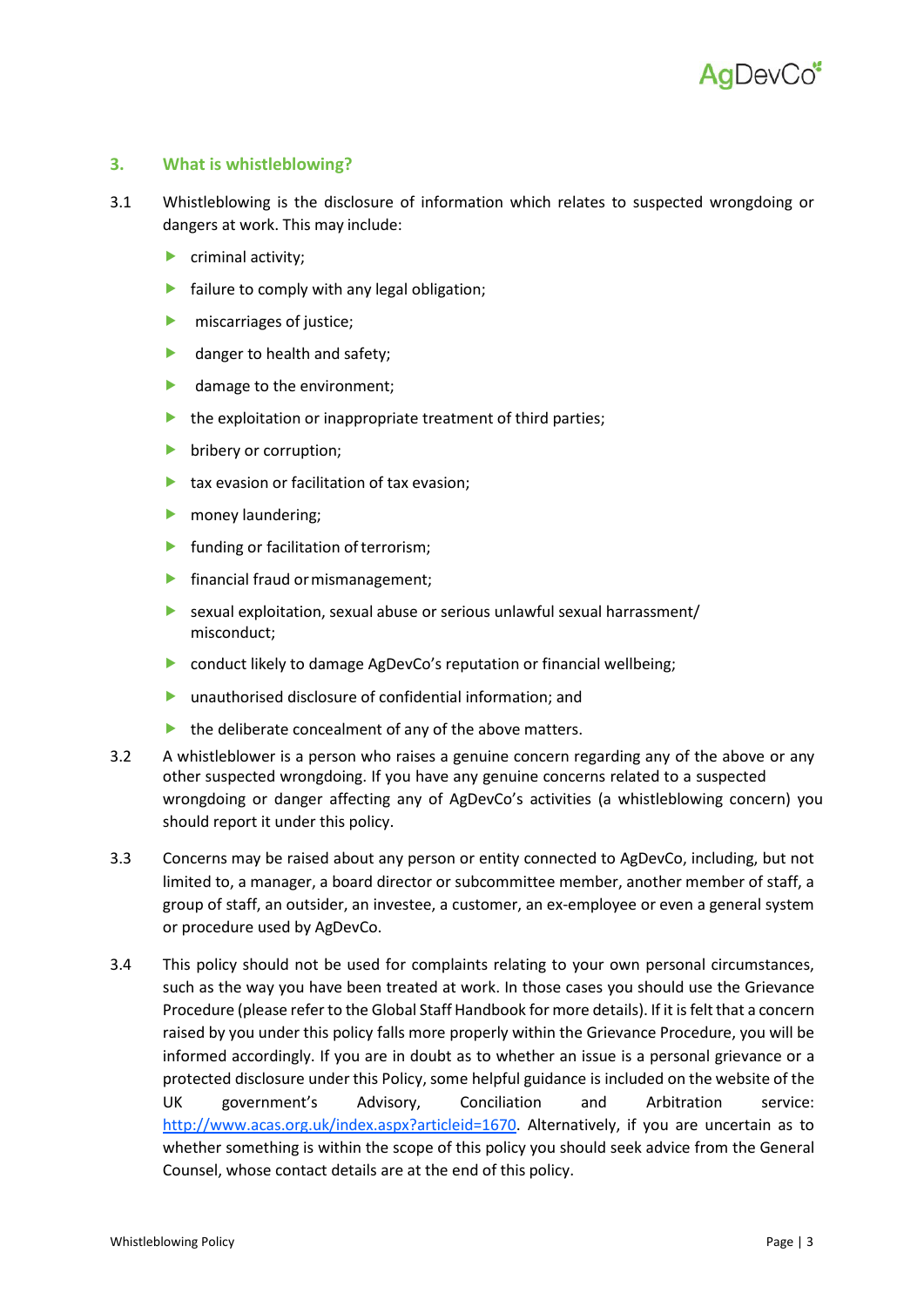

### **4. Raising a whistleblowing concern**

4.1 You are strongly encouraged to report your concerns as soon as you become aware of any potential violation, and in any event within 30 days of becoming aware of the potential violation. The process for raising concerns is set out below.

#### **AgDevCo staff reports**

- 4.2 In the case of concerns raised by AgDevCo staff, we hope that in many cases you will be able to raise any concerns with your line manager. You may tell them in person or put the matter in writing if you prefer. They may be able to agree a way of resolving your concern quickly and effectively. In some cases they may refer the matter to the General Counsel.
- 4.3 However, where the matter is more serious, or you feel that your line manager has not addressed your concern, or you prefer not to raise it with them for any reason, you should contact one of the following:
	- the General Counsel (Melissa Manzo);
	- ▶ the Director of Impact and ESG (Alec Martin);
	- ▶ the CEO (Daniel Hulls); or
- 4.4 non-executive board director of AgDevCo Limited (currently Keith Palmer). Contact details are set out at the end of this policy. Once you have contacted one of the above individuals, they will arrange a meeting with you as soon as possible (and if practicable, within two weeks of the date when you initially reported the concern to them) to discuss your concern. Depending on the circumstances, such a meeting may involve any of the other individuals referred to in paragraph 4.3, or an external lawyer. You may bring a colleague or union representative to any meetings under this policy. Your companion must respect the confidentiality of your disclosure and any subsequent investigation.
- 4.5 A written summary of your concern will be made during the meeting and a copy will be provided to you as soon as possible after the meeting.
- 4.6 After meeting with you, the individual that youmeet with will assess whether the matter needs to be investigated (either through making internal enquiries or through a more formal investigation). If a decision is made not to investigate a matter, you will be informed and the reasons for not investigating will be given to you within two weeks of themeeting.
- 4.7 If a decision is made to investigate the matter, you will be told within two weeks of the meeting who will be handling the matter, how you can contact him/her, whether your further assistance may or will be needed and, subject to the confidentiality exceptions set out at paragraph 6.3 below, how AgDevCo proposes to deal with the matter.
- 4.8 If you prefer to provide a written report as opposed to having a meeting, you may do so, but you should include as much information in the report as possible, including an explanation as to how any applicable laws may have been violated, the names of the AgDevCo Representatives who are responsible for the potential violation, and the relevant factual background. Where knowledge of the potential violation is based on documents that are in your possession or control, copies of those documents should be provided. Such a written report should be submitted to one of the individuals set out in paragraph 4.2.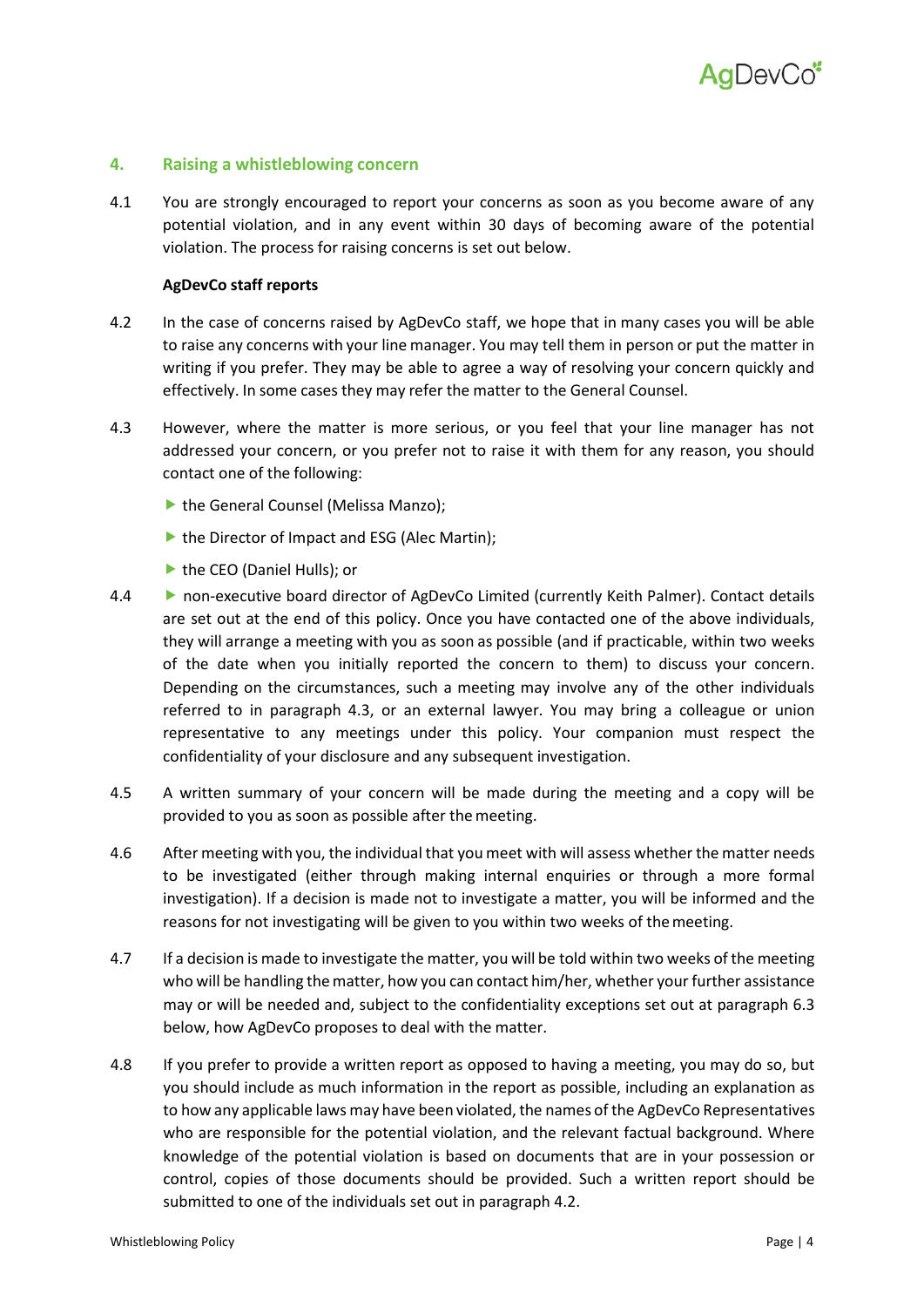

### **External/third party reports**

- 4.9 In the case of concerns raised by external / third parties, please email [reportingconcerns@agdevco.com.](mailto:reportingconcerns@agdevco.com) This is a mailbox set up to receive third party reports or grievances in line with this policy and will be monitored by the General Counsel and Director of Impact and ESG at AgDevCo. Please ensure that the report or grievance includes as much detail as possible, including your name and contact details, identification of the parties concerned and their connection to AgDevCo, information about the malpractice giving rise to the report and how this affects you (if applicable). Please also make clear whether you require your identity to be kept confidential. More information about confidentiality is contained in Section 5 below.
- 4.10 Your email report will be acknowledged within 3 working days of receipt by AgDevCo.

## **5. Confidentiality**

- 5.1 Hopefully staff and third parties will feel able to voice whistleblowing concerns openly under this policy. However, if you want to raise your concern confidentially, every effort will be made to keep your identity secret. If it is necessary for anyone investigating your concern to know your identity, this will be discussed with you beforehand.
- 5.2 Anonymous disclosures are not encouraged. Proper investigation may be more difficult or impossible if further information cannot be obtained from you. It is also more difficult to establish whether any allegations are credible. Whistleblowers who are concerned about possible reprisals if their identity is revealed should come forward to the General Counsel (or one of the other contact persons listed in paragraph 4.2) and appropriate measures can then be taken to preserve confidentiality. If you are in any doubt and you are based in the UK, you can seek advice from Public Concern at Work, the independent whistleblowing charity in the UK, who offer a confidential helpline. Their contact details are at the end of this policy.

### **6. Investigation and outcome**

- 6.1 Once you have raised a concern, an initial assessment will be carried out to determine the scope of any investigation, which will include the expected timeline for a full investigation (if a full investigation is required). You will be informed of the outcome of the initial assessment within two weeks after the initial meeting or report (see paragraphs 4.7 and 4.9 above). You may be required to attend additional meetings in order to provide further information as part of the investigation.
- 6.2 In some cases, an investigator or team of investigators, including staff with relevant experience of investigations or specialist knowledge of the subject matter, may be appointed. The investigator(s) may make recommendations for change to minimise the risk of future wrongdoing.
- 6.3 You will be kept informed of the progress of the investigation and its likely timescale and you may request updates from your main contact person in respect of your report. However, sometimes the need for confidentiality may prevent specific details being given to you of the investigation or any disciplinary action taken as a result. You should treat any information about the investigation as confidential.
- 6.4 If it is concluded that a whistleblower has made false allegations maliciously or with a view to personal gain, the whistleblower will be subject to disciplinary action.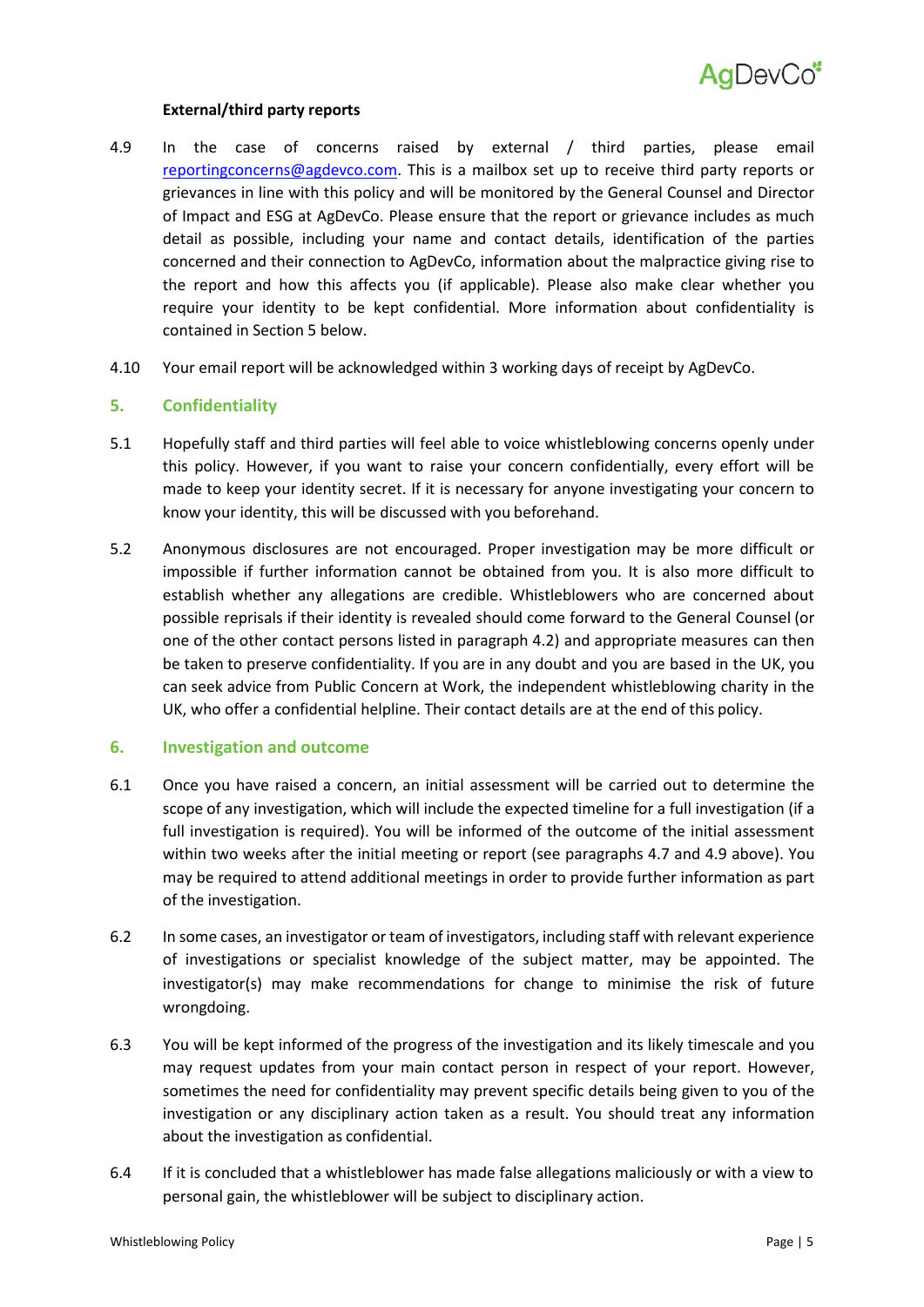6.5 A meeting of AgDevCo's Extraordinary Risk Committee, composed of some or all of the persons named in paragraph 4.3 above, may be convened to discuss AgDevCo's approach to the allegations.

# **7. If you are not satisfied**

- 7.1 Whilst the outcome you are seeking cannot be guaranteed, we will try to deal with your concern fairly and in an appropriate way. By following the procedure set out in this policy you can help to achieve this.
- 7.2 If you are not happy with the way in which your concern has been handled, you can raise it with one of the other key contacts in paragraph 4.3.

# **8. External disclosures**

- 8.1 The aim of this policy is to provide a mechanism for AgDevCo staff in respect of reporting, investigating and remedying any wrongdoing in the workplace. This policy also sets out a procedures for external / third parties to follow when reporting concerns or grievances related to AgDevCo. In most cases you should not find it necessary to alert anyone externally.
- 8.2 The law recognises that in some circumstances it may be appropriate for you to report your concerns to an external body such as a regulator (for example if you have genuine and substantial reasons to believe that it would result in a danger to you or someone else, that there would be a cover-up, that evidence would be destroyed, or that the matter would not be handled properly). It will very rarely, if ever, be appropriate to alert the media. You are strongly encouraged to seek independent advice before reporting a concern to anyone external. The independent whistleblowing charity in the UK, Public Concern at Work, operates a confidential helpline. They also have a list of prescribed regulators for reporting certain types of concern. Their contact details are at the end of this policy.
- 8.3 AgDevCo receives funding from the UK's Foreign, Commonwealth & Development Office (**FCDO**), therefore an alternative channel for reporting any suspicions or allegations of aid diversion, fraud, money laundering or counter terrorism finance is FCDO's Counter Fraud Section. Their contact details are at the end of this policy. Please note that AgDevCo has obligations to FCDO, as well as to its preferred shareholders CDC Group plc ("**CDC**") and The Norwegian Fund for Developing Countries ("**Norfund**") to report concerns promptly upon receipt of information. In the case of a whistleblowing complaint, the relevant complaint (anonymised in order to preserve confidentiality) will be forwarded to CDC, Norfund and FCDO's Counter Fraud Section.
- 8.4 Whistleblowing concerns usually relate to the conduct of AgDevCo's staff and board directors, but they may sometimes relate to the actions of a third party, such as an investee, agent, customer, supplier or service provider (for example a suspicion of tax evasion or bribery). In some circumstances the law will protect AgDevCo staff who raise the matter with the third party directly. However, you are encouraged to report such concerns internally first. AgDevCo staff are advised to contact their line manager or one of the other individuals set out in paragraph 4.3 for guidance.

# **9. Protection and support for whistleblowers**

9.1 It is understandable that whistleblowers are sometimes worried about possible repercussions. AgDevCo aims to encourage openness and will support staff who raise genuine concerns under this policy, even if they turn out to be mistaken.